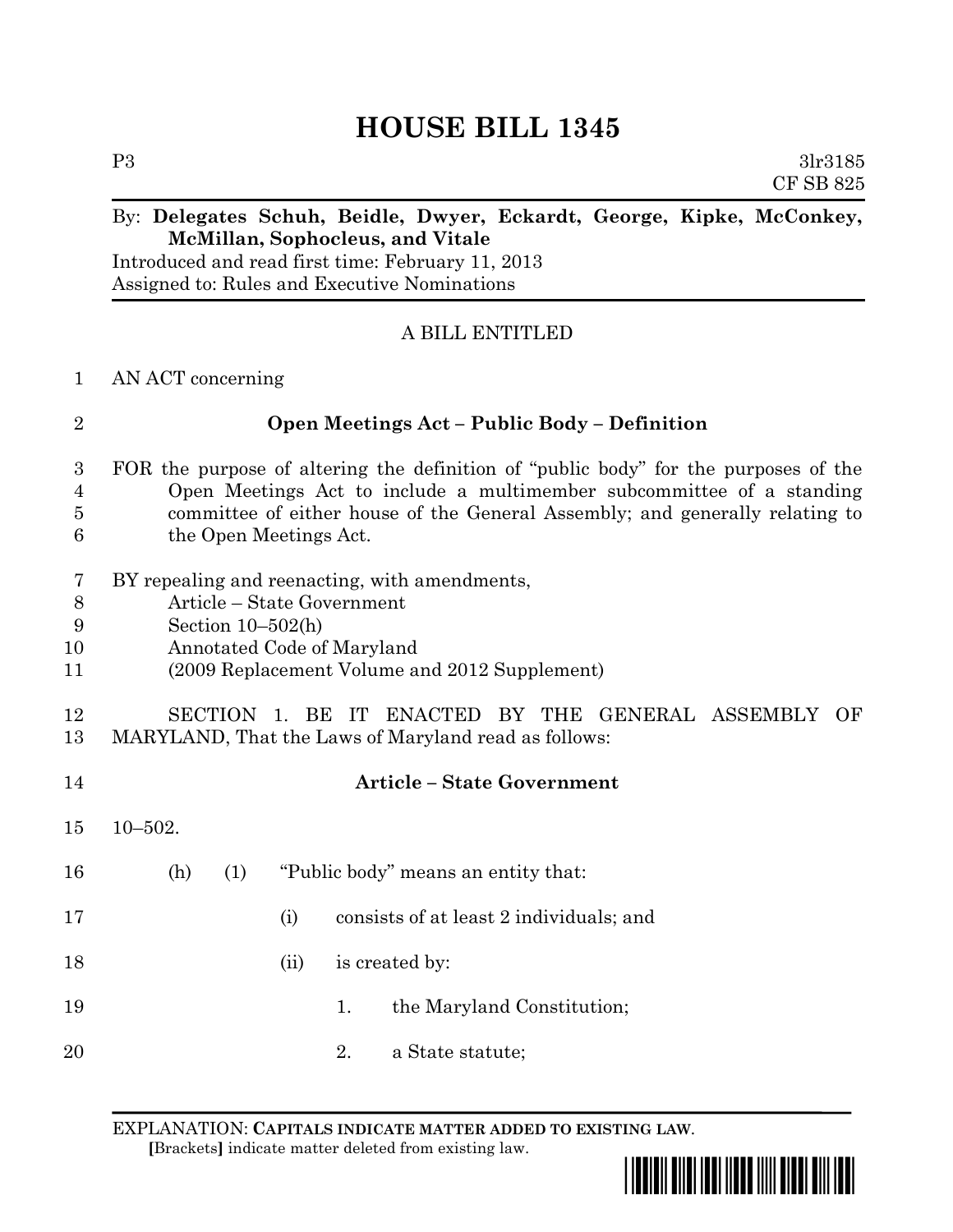|                                | $\overline{2}$                               |                                  |     | <b>HOUSE BILL 1345</b>                                                                                                                                                                                                                                                                                                                                                                                                        |
|--------------------------------|----------------------------------------------|----------------------------------|-----|-------------------------------------------------------------------------------------------------------------------------------------------------------------------------------------------------------------------------------------------------------------------------------------------------------------------------------------------------------------------------------------------------------------------------------|
| $\mathbf 1$                    |                                              |                                  | 3.  | a county or municipal charter;                                                                                                                                                                                                                                                                                                                                                                                                |
| $\overline{2}$                 |                                              |                                  | 4.  | an ordinance;                                                                                                                                                                                                                                                                                                                                                                                                                 |
| $\boldsymbol{3}$               |                                              |                                  | 5.  | a rule, resolution, or bylaw;                                                                                                                                                                                                                                                                                                                                                                                                 |
| 4                              |                                              |                                  | 6.  | an executive order of the Governor; or                                                                                                                                                                                                                                                                                                                                                                                        |
| $\bf 5$<br>$6\phantom{.}6$     | political subdivision of the State.          |                                  | 7.  | an executive order of the chief executive authority of a                                                                                                                                                                                                                                                                                                                                                                      |
| 7                              | (2)                                          |                                  |     | "Public body" includes:                                                                                                                                                                                                                                                                                                                                                                                                       |
| 8<br>9<br>10<br>11<br>12<br>13 | subdivision;                                 | (i)                              | any | multimember board,<br>commission,<br>or<br>committee<br>appointed by the Governor or the chief executive authority of a political subdivision of<br>the State, or appointed by an official who is subject to the policy direction of the<br>Governor or chief executive authority of the political subdivision, if the entity includes<br>in its membership at least 2 individuals not employed by the State or the political |
| 14                             |                                              | (ii)                             |     | any multimember board, commission, or committee that:                                                                                                                                                                                                                                                                                                                                                                         |
| 15                             |                                              |                                  | 1.  | is appointed by:                                                                                                                                                                                                                                                                                                                                                                                                              |
| 16<br>17<br>18                 |                                              |                                  | A.  | entity in the Executive<br>branch<br><b>State</b><br>of<br>an<br>government, the members of which are appointed by the Governor, and that otherwise<br>meets the definition of a public body under this subsection; or                                                                                                                                                                                                        |
| 19<br>20                       | entity described in item A of this item; and |                                  | В.  | an official who is subject to the policy direction of an                                                                                                                                                                                                                                                                                                                                                                      |
| 21<br>22                       |                                              |                                  | 2.  | includes in its membership at least 2 individuals who<br>are not members of the appointing entity or employed by the State; [and]                                                                                                                                                                                                                                                                                             |
| 23<br>24                       |                                              | (III)                            |     | ANY MULTIMEMBER SUBCOMMITTEE OF A STANDING<br>COMMITTEE OF EITHER HOUSE OF THE GENERAL ASSEMBLY; AND                                                                                                                                                                                                                                                                                                                          |
| 25                             |                                              | $\left[\text{(iii)}\right]$ (IV) |     | The Maryland School for the Blind.                                                                                                                                                                                                                                                                                                                                                                                            |
| 26                             | (3)                                          |                                  |     | "Public body" does not include:                                                                                                                                                                                                                                                                                                                                                                                               |
| 27                             |                                              | (i)                              |     | any single member entity;                                                                                                                                                                                                                                                                                                                                                                                                     |
| 28                             |                                              | (ii)                             |     | any judicial nominating commission;                                                                                                                                                                                                                                                                                                                                                                                           |
| 29                             |                                              | (iii)                            |     | any grand jury;                                                                                                                                                                                                                                                                                                                                                                                                               |